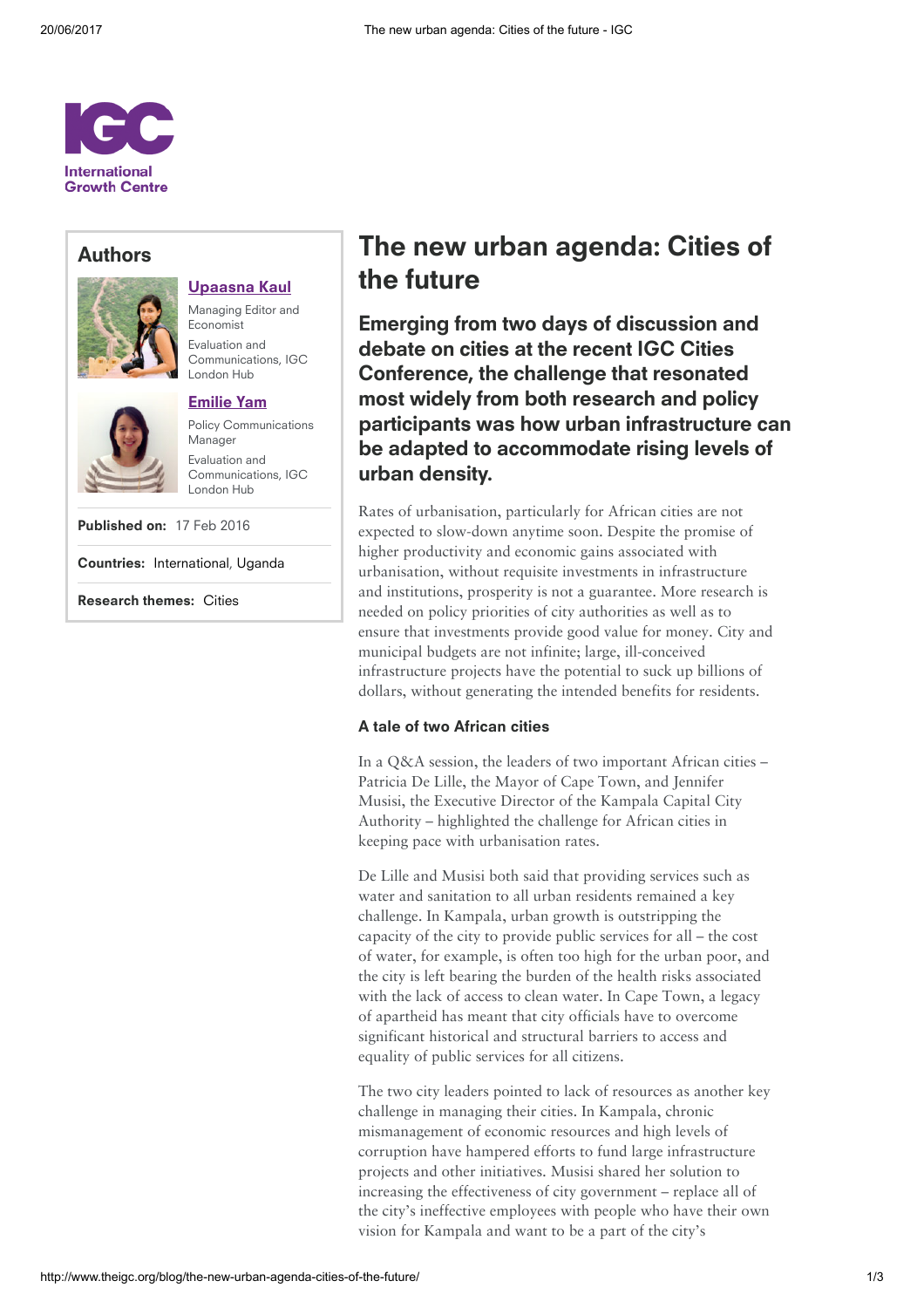transformation. De Lille echoed the importance of a shared vision of progress and development as being essential to successful leadership at the municipal level and to ensure that vital initiatives are not hindered by slow bureaucracy.

CG In Cape Town, a legacy of apartheid has meant that<br>city officials have to overcome significant historical and In Cape Town, a legacy of apartheid has meant that structural barriers to access and equality of public services for all citizens.  $\rightarrow$ 

### Show me the money

Many of the barriers to improving the institutional effectiveness of city authorities seem to stem from resource constraints and the need to better align incentives both for tax collectors and tax payers. Ineffective tax systems are both the cause and a symptom of under-development, particularly for cities undergoing rapid urbanisation, such as Kampala. Without collecting sufficient revenues from taxation, city authorities are severely limited in the ability to provide or scale up public service delivery. This reflects the reality in most developing countries where tax systems are characterised by low levels of tax enforcement and high levels of tax evasion.

Basic public provisioning and access to clean water and sanitation should be on-going priorities for city governments. Migration flows into cities has led to expanded informal settlements. In such high density, urban slums, a lack of access to clean water and sanitation could prove highly problematic for health systems, particularly in the face of rising anti-biotic resistance. Despite the high initial costs of building water and sanitation structures, the benefits from reducing stressors on health systems may, in the long-run, outweigh capital expenditures.

Identifying the mechanisms with which city authorities can address gaps in urban public finance span a range of approaches from efforts to motivate tax collectors and improve tax administration to reforming land use regulations and enforcing land rights through formal titling. Other smaller interventions have looked at the effectiveness of applying behavioural interventions, or the use of policy nudges to encourage preferred behaviours. Ultimately though, further research is needed on understanding how different policy channels interact and affect revenue collection levels.

#### Stuck in a jam

In tandem with institutional gaps, sufficiency of urban infrastructure remains a significant challenge for city authorities. Building new infrastructure or upgrading existing infrastructure will require large capital investments. Financial sustainability of such investments however, remains a key challenge. In the case of Cape Town, De Lille pointed out that without sufficiently high levels of population density, the construction of a transportation network would not be affordable. In contrast, Kampala is an example of how rapid densification of a city leads to the proliferation of informal and